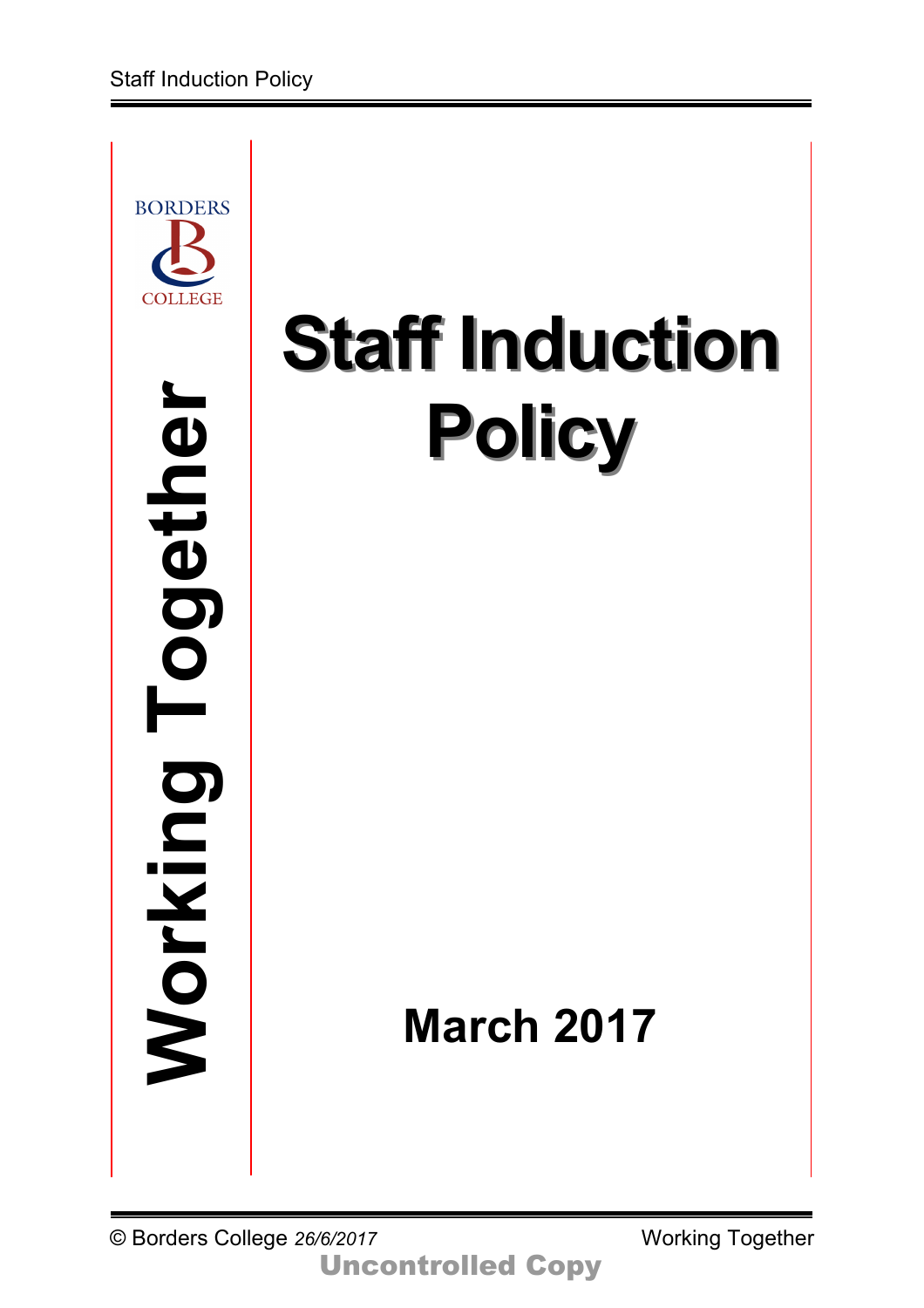# **History of Changes**

|     | Version Description of Change                                    | <b>Authored by</b> | <b>Date</b> |
|-----|------------------------------------------------------------------|--------------------|-------------|
| 1.1 | Changes incorporating<br>recommendations from Internal<br>review | Debbie Kerr        | March 2017  |
|     |                                                                  |                    |             |
|     |                                                                  |                    |             |
|     |                                                                  |                    |             |
|     |                                                                  |                    |             |
|     |                                                                  |                    |             |
|     |                                                                  |                    |             |
|     |                                                                  |                    |             |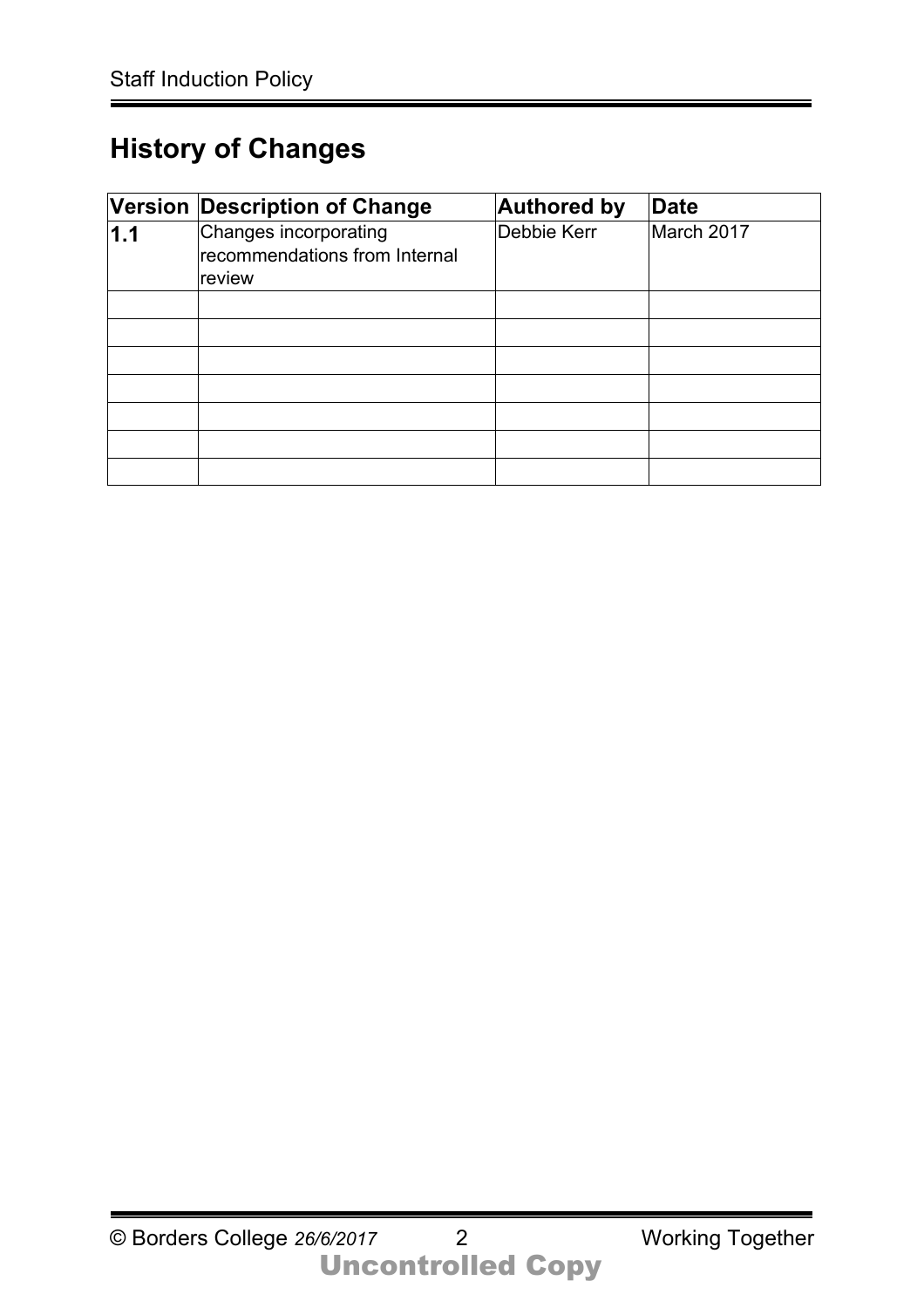#### **1. Introduction**

**It is the policy of the College to create and maintain a highly motivated, effective, engaged and valued workforce by ensuring that all staff receive an appropriate and comprehensive staff induction.**

# **2. Scope**

**All line managers, who are responsible for induction, are required to be familiar with this policy statement and adhere to the principles of the policy.** 

**All staff regardless of whether they are temporary or permanent, full time or part time or occasional staff are entitled to an a full and comprehensive staff induction.**

# **3. Key Principles**

- 3.1 Once staff join Borders College, induction will follow two stages. Both stages will be initiated by your Line Manager, initially through your Line Manager's Induction.
- **3.2 Stage One: Probationary Period Review: Line Managers Induction.** This checklist is located in the Probationary Period review document and is issued by HR. The Line Manager or an appointed team member/s will take a new staff member through a checklist in order to provide information and some tools needed in the early stages of employment. This will take around two hours.
- **3.3 Stage Two: "Engage": Online Induction.** This induction is completed through logging on to our Virtual Learning Environment, Moodle, which can be accessed remotely (log in details will be sent to you before you commence employment by your line manager). You should aim to complete the online health and safety, prevent, safeguarding and equality training before commencing employment and in any event, where possible within one week of commencing employment.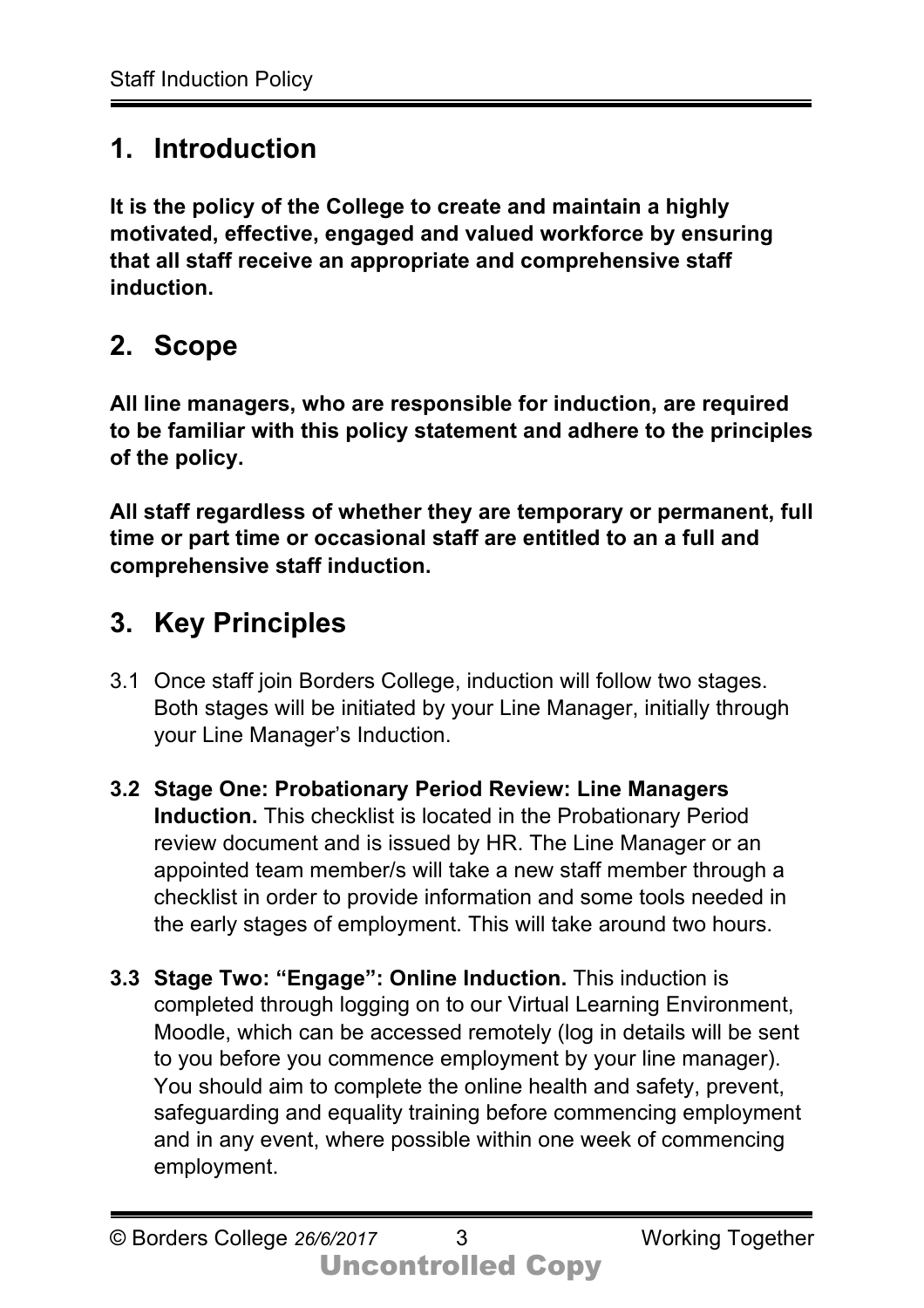There will be a combination of both useful and essential information such as:

- A welcome to Borders College
- An overview on how to use moodle to complete Engage. Core Training which all staff are required to complete. Details of how to update your college record to reflect that you have completed CPD

Additional on line training and information will be added to this site as and when it becomes available.

# **4. Responsibilities**

- 4.1 The SMT is responsible for overseeing compliance with the principles of this policy.
- 4.2 The Head of HR is responsible for the implementation of this policy.
- 4.3 Line Managers are responsible for ensuring compliance with this policy

# **5. Related Documents**

5.1 Employee Resourcing Policy and Procedure

# **6. Review**

This policy will be reviewed every three years or more regularly if required.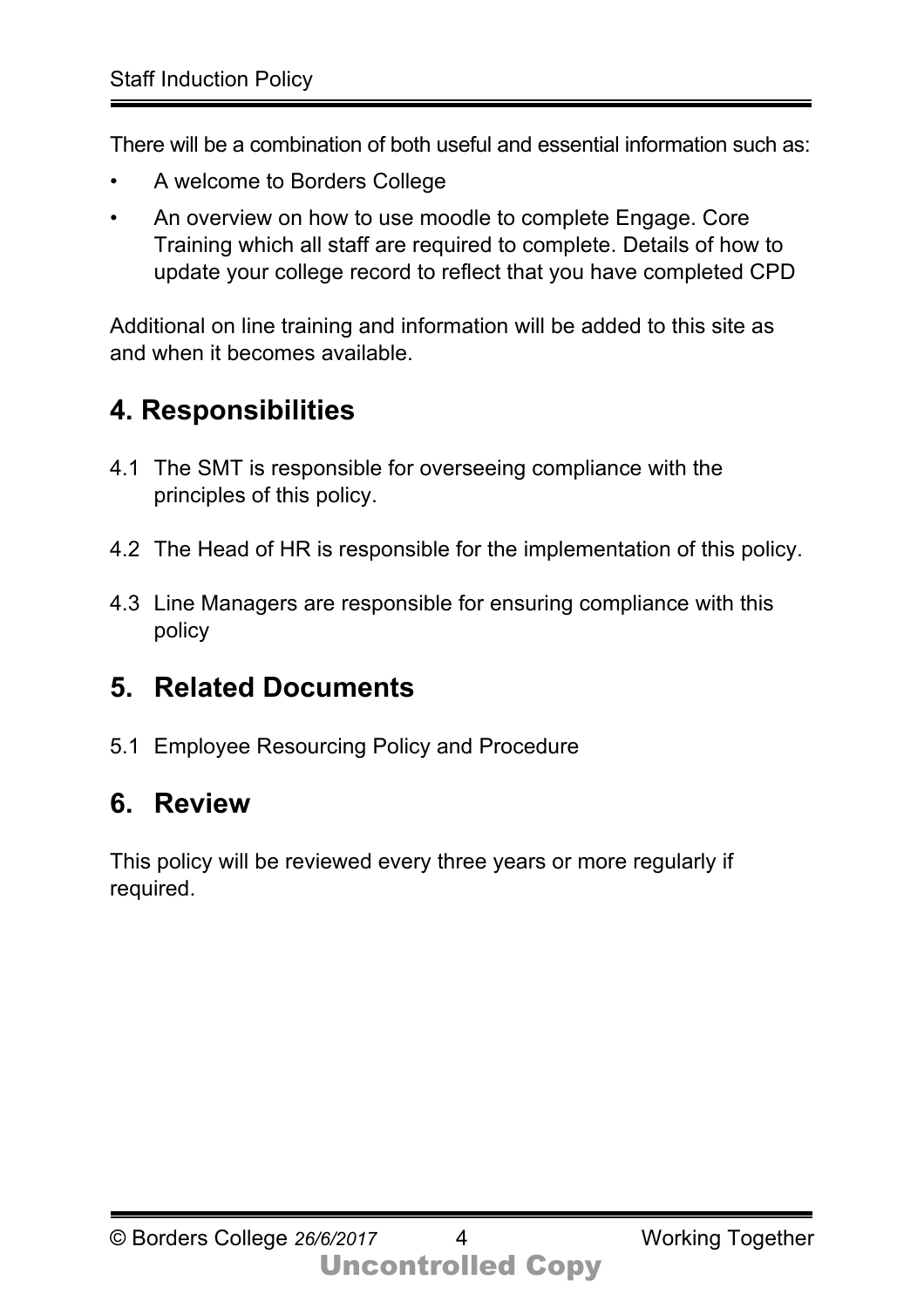# **Procedures**

#### **1. The Role of the Manager – To be Read by Managers**

"Engage", the Online Induction package, has been released to complement the current Probationary Period Review. "Engage" can be located on Moodle, which means there will be a blended approach to learning and reporting available on your staff completion rates.

There are many benefits a successful induction can bring, such as improved staff performance, morale and retention. Therefore all new staff must undertake an appropriate induction.

#### **What you need to do**

Provide new staff members with log on details which will be sent to you be ISLT before commencing employment and at the latest on the first day of employment.

Ensure ALL new staff complete both the

Line Manager Induction (2 hours) – no later than 2 weeks after joining "Engage" – Online Induction (8 hours) – no later than 1 week after joining.

Line managers are responsible for ensuring that the on line induction including the health and safety, equalities, safeguarding and prevent training is completed before commencing employment or at the latest, where possible, within one week of commencing employment, unless there is a reasonable reason why this cannot be completed in this time scale. Line managers should check at the of the first week probation that this has been completed and if not provide reasons for this on the probation documentation which is returned to the HR Department.

Line Managers should ensure that meetings are arranged with relevant staff/departments to ensure a comprehensive induction process. All staff should be introduced to SMT and the Principal and should have the opportunity to meet with HR to ask any questions.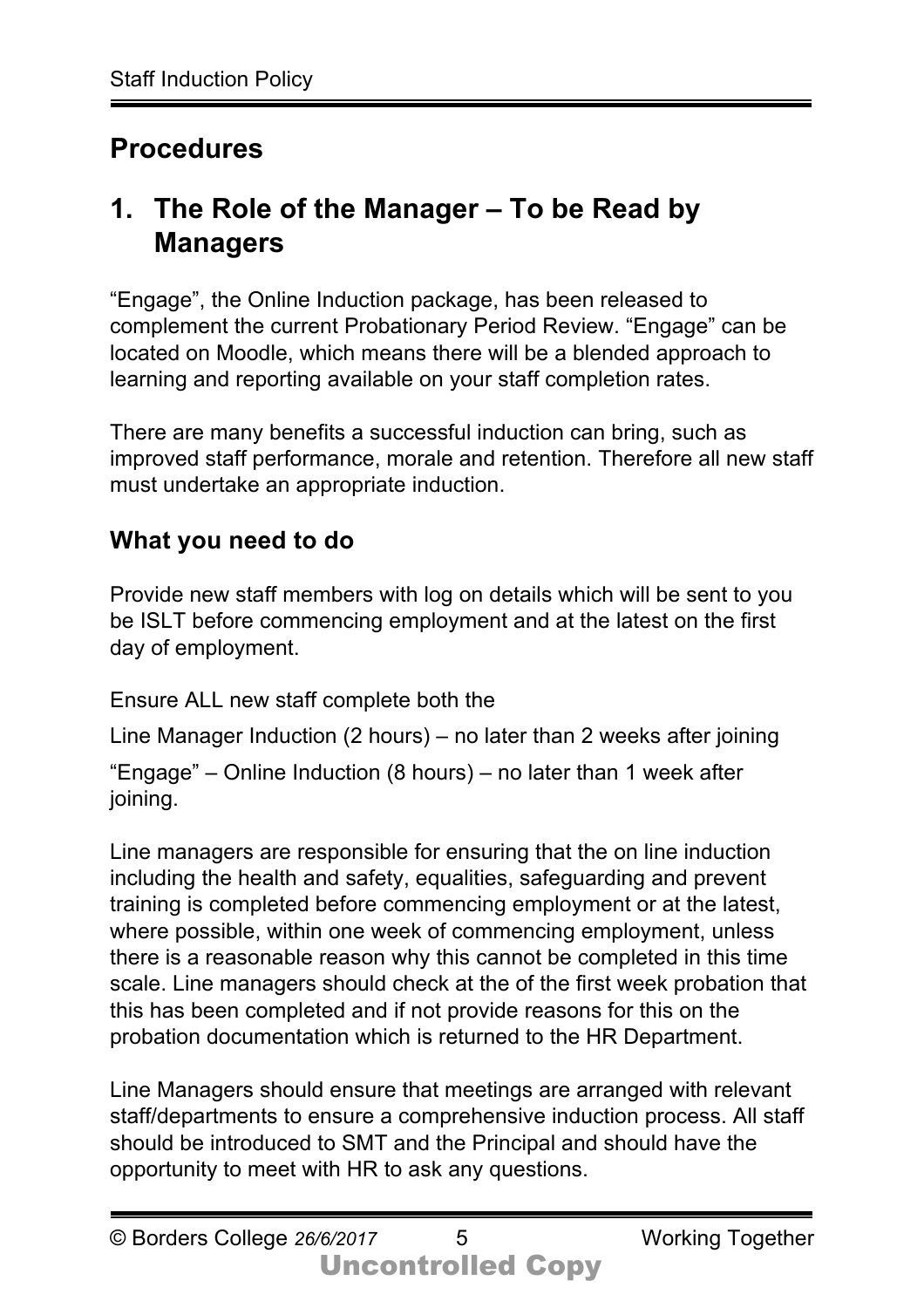#### **How can you check completion rates**

Details on staff completion rates are input into HR21 by the staff member. Managers can view these on HR21and should ensure that the individual staff member has completed all of the relevant modules before proposing a probationary period is confirmed.

New staff will be asked to provide feedback to the HR department in order to continually improve the process. If you have any feedback on the new process please contact HR@borderscollege.ac.uk.

# **2. Starting Work/A New Job Role**

All members of College staff are entitled to receive appropriate and adequate induction. This induction must cover all aspects of the employee's work, and therefore includes induction to the College, the department in which the employee will work, and the job which the employee will undertake, as well as familiarisation with all legal and procedural issues pertaining to their employment. Within this procedure, induction refers not only to new employees, but also to employees who are transferred or promoted within their employment to another job, another department, or another site. Any such change in circumstances requires induction to take place.

#### **3. The New Employee**

First impressions tend to mould attitudes towards colleagues, the job, and the College, and tend to be lasting. It is important for new employees that their first experiences are as positive as possible. To facilitate this, the following points should be borne in mind:

- be personally prepared for their arrival
- ensure that your staff are also prepared for the arrival of their new colleague
- be friendly and supportive
- allow sufficient time to make all the necessary introductions
- try to put your new colleague at ease
- ensure that your new colleague is provided with the appropriate induction pack
- follow the appropriate procedures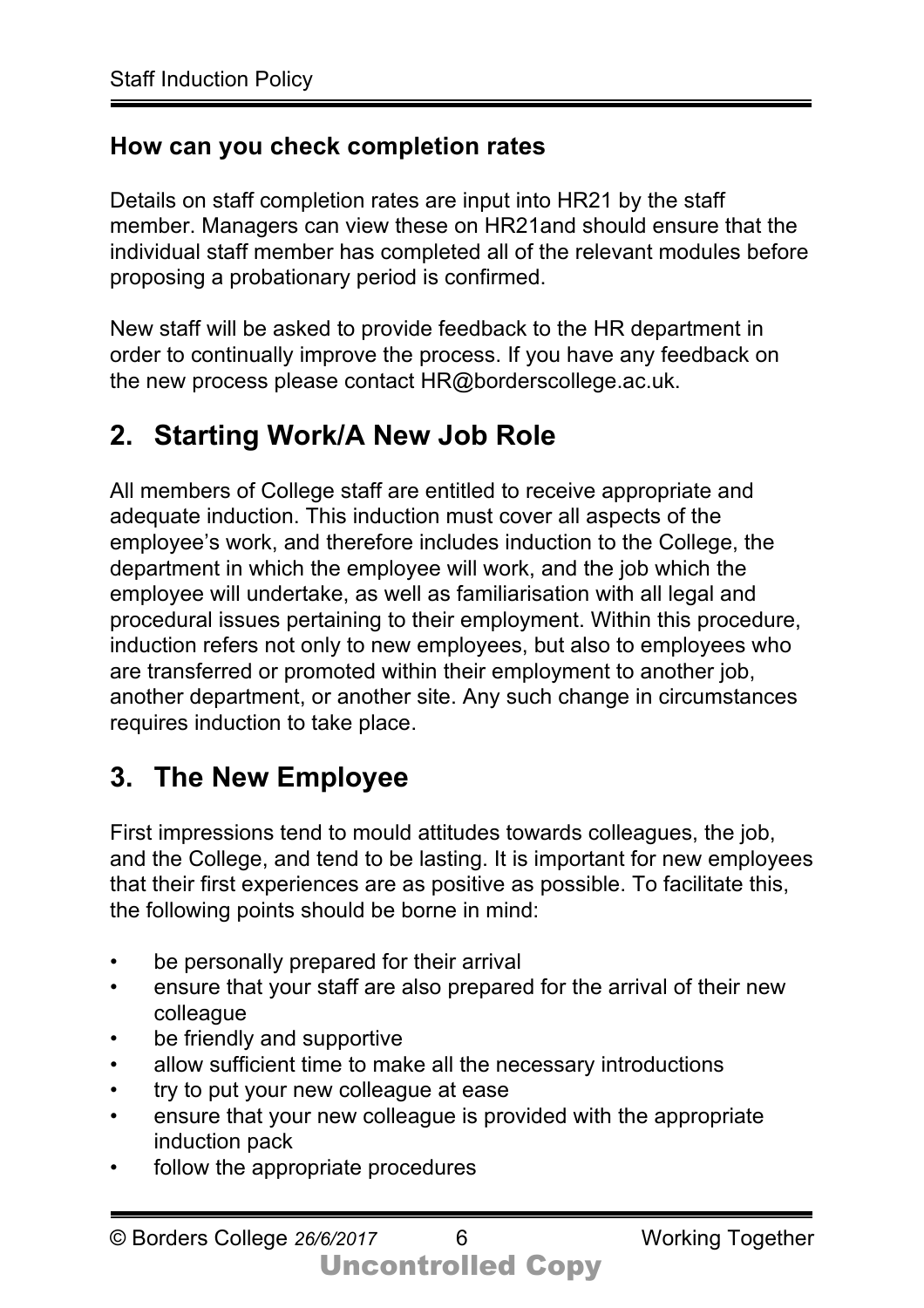It is important for the new employee that they are fully inducted according to the procedures, covering induction to: the College, the site, the department, and the job.

# **4. Current Employees**

Current employees are also entitled to receive appropriate induction according to the circumstances of their new position. For example someone moving from a teaching department on one site to a different department on another site should be inducted to the site, the department, and the job, whereas someone moving to a new job within the same department only needs induction to the new job. It is important to exercise discretion in ensuring that the induction is appropriate and adequate.

#### **5. Induction Materials**

The standard College welcome pack will be sent by the HR Department to every new employee with their offer of employment. This will be sent by post before the new employee joins the College.

In addition, a Probationary Period Review document will be sent by HR to the relevant line manager. This document gives the line manager a checklist to follow for each new employee. It also highlights the importance of completing "Engage", the Borders College online induction programme.

# **6. Responsibilities**

Responsibilities for induction are:

#### **For all staff:**

Induction to the College and the Site: Line Manager Induction to the Department/Faculty and the job: Line Manager Management of the overall induction process: Line Manager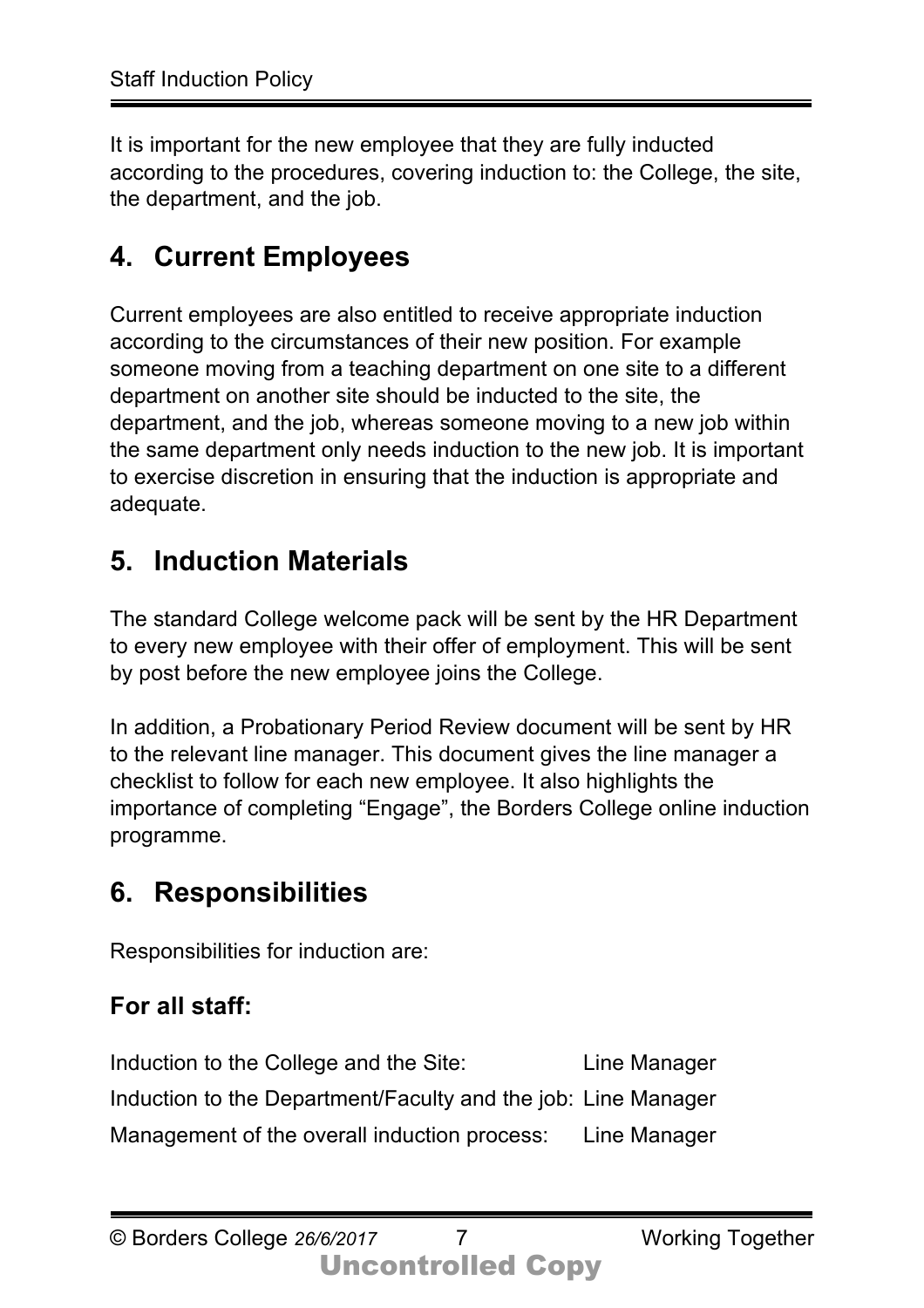#### **Duties**

It is the duty of those conducting the induction to ensure that the new employee is provided with the appropriate welcome materials and that their attention is drawn to the importance of reading the materials with specific emphasis given to the key areas of legal issues such as Equal Opportunities, Health & Safety, and Employment Rights.

In addition to the information contained in the welcome materials, the person conducting the induction must deal with any issues which are specific to the site, department, or job, such as:

- hazardous equipment, and/or danger areas
- special clothing requirements
- local fire procedures
- first aid
- emergency arrangements
- work space, desk
- equipment/materials access, ordering, and storage

#### **Preparation**

The induction must cover the individual, the department, the workplace and procedures.

| $A_{\cdot}$ | The Individual: | Ensure you know all essential information<br>such as the name, job, and any special<br>requirements of the new employee.                                                                                                     |
|-------------|-----------------|------------------------------------------------------------------------------------------------------------------------------------------------------------------------------------------------------------------------------|
| Β.          |                 | The Department/Faculty: Ensure that your staff are fully briefed<br>about their new colleague and are<br>prepared to welcome him/her.                                                                                        |
| C.          | The Workplace:  | Ensure that the workplace where your<br>new colleague will be located is clean,<br>tidy and welcoming. Make sure that all<br>equipment and materials necessary for<br>them to begin work are in place before<br>they arrive. |
|             | Procedures:     | Ensure that you are familiar with the<br>appropriate procedures and are well<br>prepared with all necessary paperwork<br>before your new colleague arrives.                                                                  |

More detail on each of these topics can be found in the Line Manager Induction issued with the probationary review document.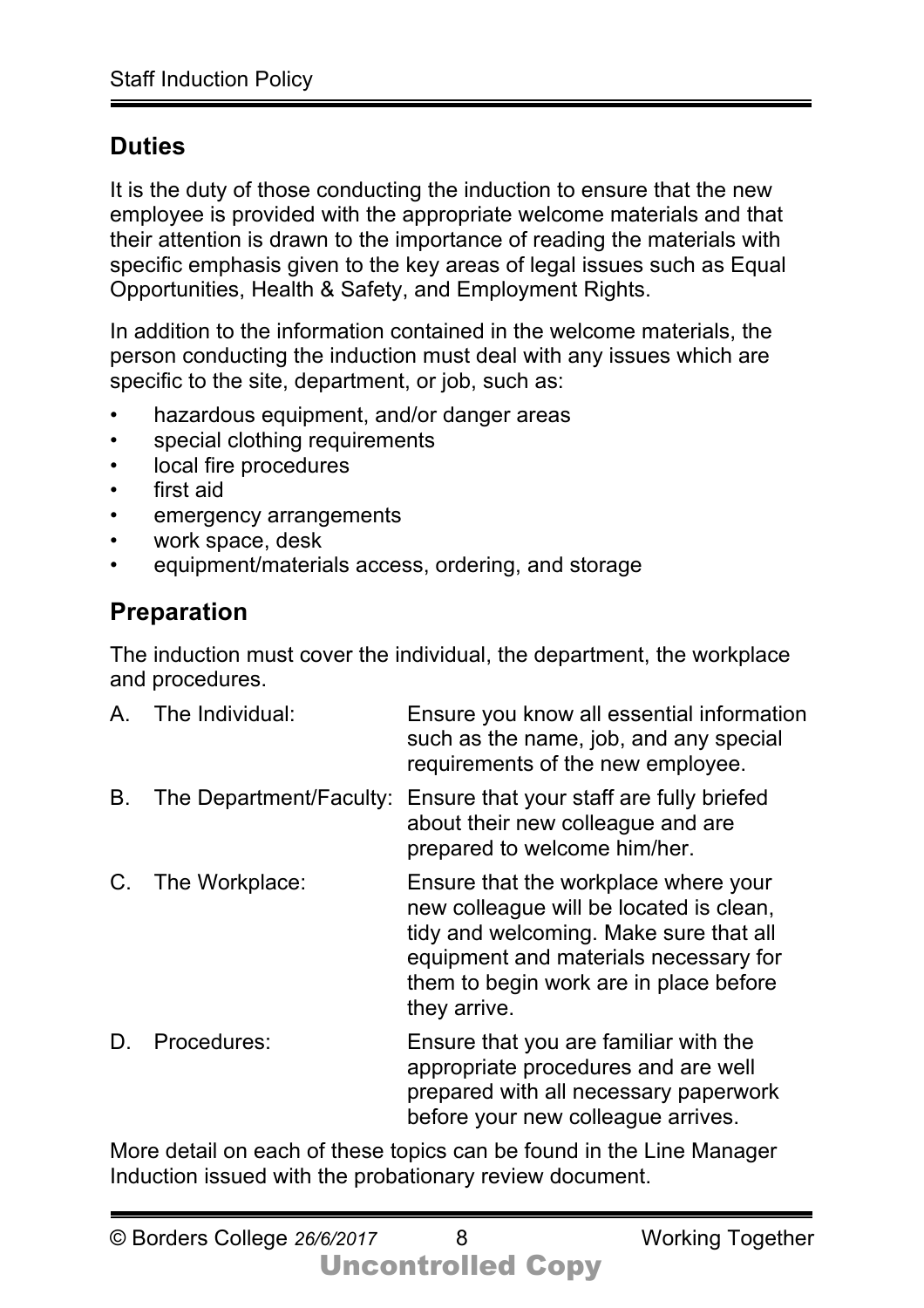# **7. Additional Information**

This procedure is supported by two documents:

- **1. Probationary Period Guidelines**
- **2. Line Manager Induction, issued as part of the probationary review document**

It is also supported by "Engage", the online induction programme, located on Moodle, the College's VLE.

# **8. Induction Responsibilities:**

#### **Line Manager**

- To make arrangements to meet the new member of staff on day 1 and follow Line Manager Induction.
- To complete Line Manager Induction, issued as part of the probationary review document or no later than the end of week 2 (to allow for part time staff).
- To put in place additional induction training as agreed with new staff member.
- To complete subsequent 3 monthly and 6 monthly probation reviews and return to HR.

#### **HR**

- To issue central welcome pack (including contract/conditions)
- To issue Line Manager Induction, issued as part of the probationary review documents
- To seek and review feedback from the induction process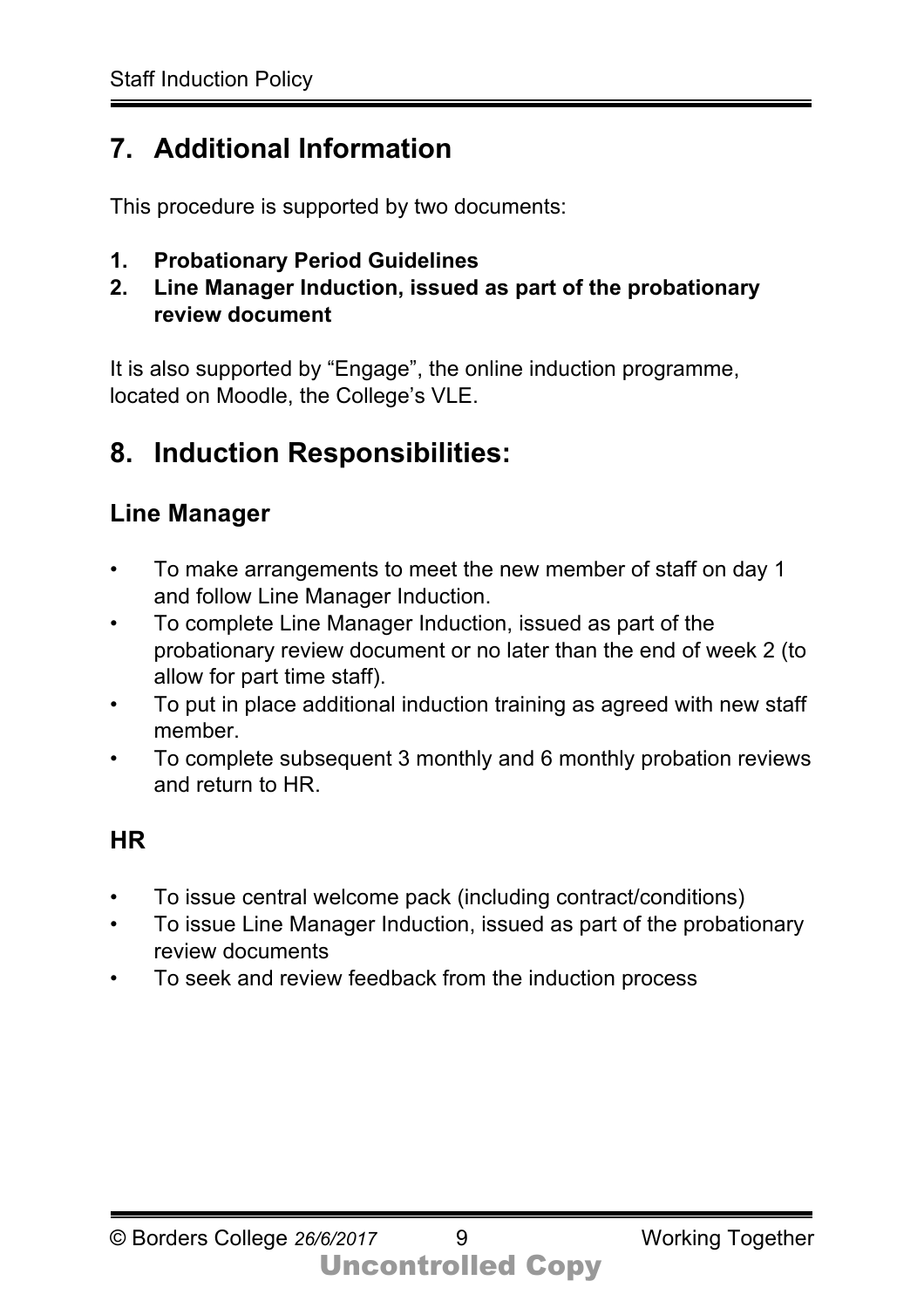#### **Equality Impact Assessment**

#### **(Rapid impact assessment tool)**

**What Impacts may there be from this proposal on any group's ability to use the College services?**

#### **Procedure: Staff Induction**

| <b>Positive Impacts (Groups affected)</b>                                                                                                                                              | <b>Negative Impacts</b><br>(Groups affected) |  |  |  |
|----------------------------------------------------------------------------------------------------------------------------------------------------------------------------------------|----------------------------------------------|--|--|--|
| This policy is implemented equally for all staff. The<br>positive impact it may have is to ensure that all<br>staff are treated equally regardless of any<br>protected characteristic. | <b>None</b>                                  |  |  |  |
| Actions taken to alleviate any negative Impacts:                                                                                                                                       |                                              |  |  |  |
| No negative impacts                                                                                                                                                                    |                                              |  |  |  |
| <b>Recommendations:</b>                                                                                                                                                                |                                              |  |  |  |
| Updated policy to be adopted                                                                                                                                                           |                                              |  |  |  |

**From the outcome of the rapid equality impact assessment, have negative impacts been identified for any protected characteristic or any other potentially disadvantaged group?** 

No

**Has a full Equality Impact Assessment been recommended?** 

Yes  $\Box$ 

No x

#### **Reason for recommendation:**

No negative impacts